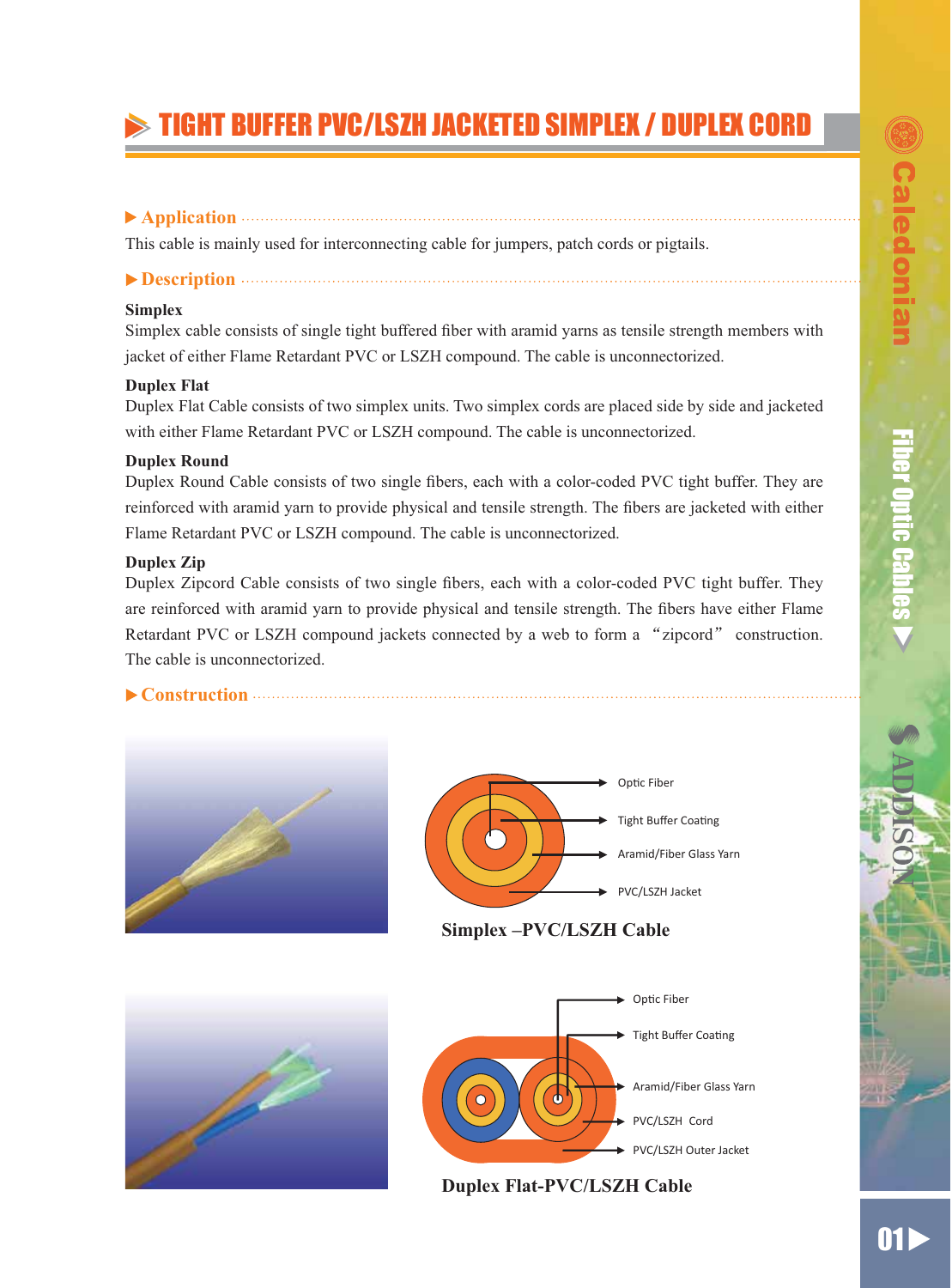# TIGHT BUFFER PVC/LSZH JACKETED SIMPLEX / DUPLEX CORD





**Duplex Round-PVC/LSZH Cable**





**Duplex Zip-PVC/LSZH Cable**

| <b>Fiber</b><br>Count | Cable<br><b>Type</b>        | <b>Nominal</b><br>Weight<br>(kg/km) | Nominal<br>Weight<br>(lb/kft) | <b>Nominal</b><br><b>Outer</b><br><b>Diameter</b><br>(mm) | <b>Nominal Outer</b><br><b>Diameter</b><br>(in) | <b>Maximum Pulling Load</b>   |                             |
|-----------------------|-----------------------------|-------------------------------------|-------------------------------|-----------------------------------------------------------|-------------------------------------------------|-------------------------------|-----------------------------|
|                       |                             |                                     |                               |                                                           |                                                 | <b>Installation</b><br>(N/lb) | <b>In Service</b><br>(N/lb) |
| 1                     | Simplex 2.0mm               | 7.6                                 | 5.10                          | 2.0                                                       | 0.079                                           | 490/110                       | 290/65                      |
| $\mathbf{1}$          | Simplex 2.5mm               | 7.8                                 | 5.23                          | 2.5                                                       | 0.098                                           | 490/110                       | 290/65                      |
| 1                     | Simplex 2.8mm               | 8.0                                 | 5.37                          | 2.8                                                       | 0.110                                           | 490/110                       | 290/65                      |
| 1                     | Simplex<br>$3.0 \text{ mm}$ | 8.2                                 | 5.50                          | 3.0                                                       | 0.118                                           | 490/110                       | 290/65                      |
| $\mathfrak{D}$        | Duplex Flat                 | 28.0                                | 18.79                         | $4.0\times6.8$                                            | $0.157 \times 0.267$                            | 980/220                       | 580/130                     |
| 2                     | Duplex Round                | 18.4                                | 12.35                         | 4.2                                                       | 0.165                                           | 980/220                       | 580/130                     |
| 2                     | Duplex Zip                  | 15.0                                | 10.07                         | $2.4 \times 4.8$                                          | $0.094 \times 0.188$                            | 980/220                       | 580/130                     |

#### **Physical Properties**